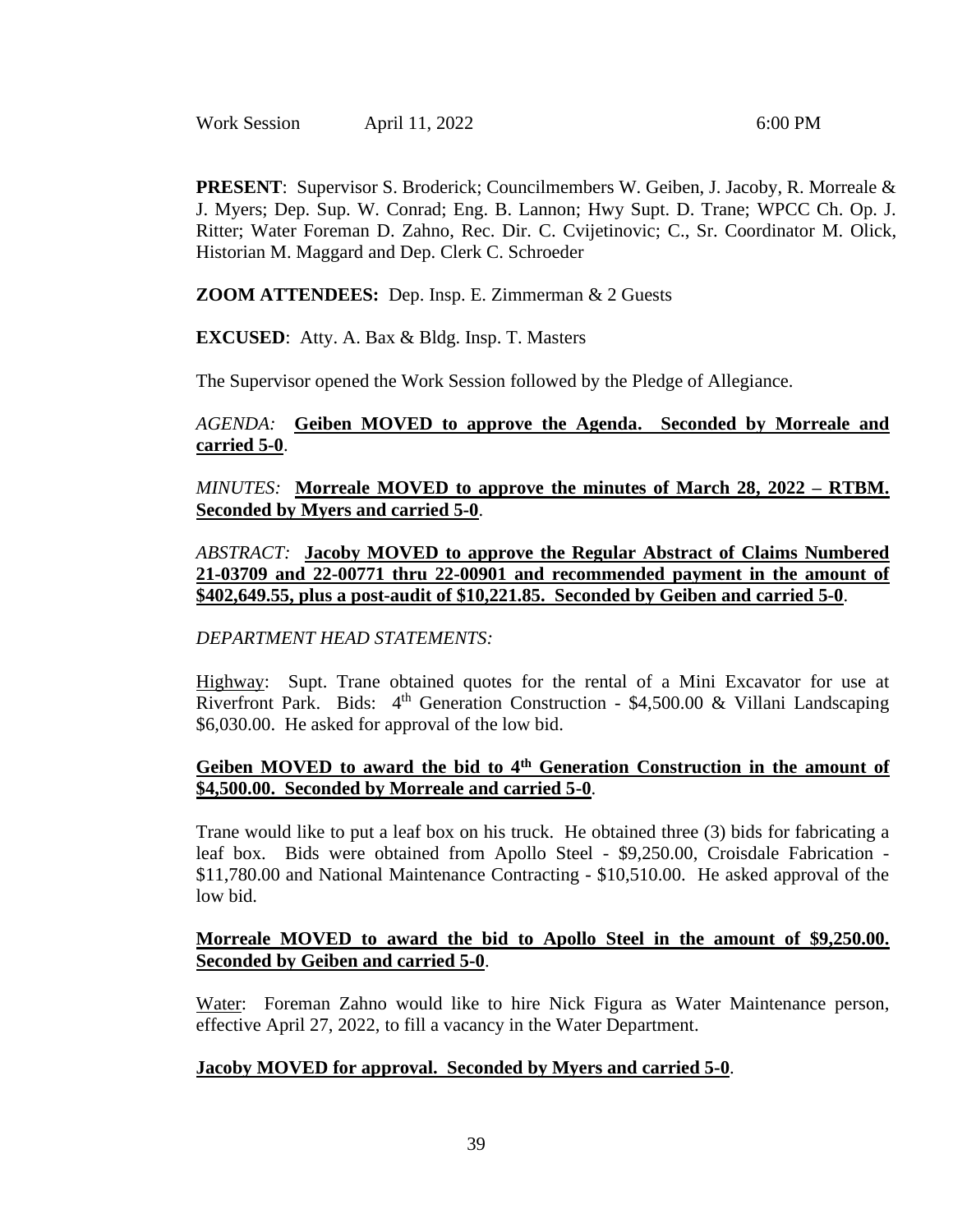Dep. Insp. Zimmerman, via Zoom, said work continues to move forward at the Outfall Building and Sanborn Park bathroom. The installation of the windows at the Outfall building are 10-14 weeks out since the last meeting. They are looking at the end of June/July.

# *OLD BUSINESS:* None

*NEW BUSINESS:* None

### *BRODERICK:*

1. Legal: Resolution to set aside Funds for Community Forest Acquisition.

Broderick said the Town has an agreement to purchase Stonehaven Camp, Simmons/Albright Roads. A resolution needs to be adopted in order to apply for a grant.

## **Geiben MOVED the Resolution, as presented. Seconded by Jacoby**.

**WHEREAS**, the Town of Lewiston desires to apply for \$300,000.00 in financial assistance through the 2022 DEC Community Forest Conservation Grant Program, a reimbursement grant; and

**WHEREAS**, the application proposes funding for acquisition of land to establish community forests for public benefit; and

**WHEREASE**, community forests provide benefits such as recreation fishing, hiking, hunting, wildlife observation, as well as flood mitigation, wildlife habitat, clean water, forest products (maple syrup) tourism, and carbon sequestration and storage; and

**WHEREAS,** the property located at 4670 Simmons Road/Albright Road in the Town of Lewiston, NY is available for fee title acquisition and the landowner wishes to sell the land to the municipality for the purpose of establishing a community forest.

**NOW, THEREFORE BE IT RESOLVED**, that the Town Board of the Town of Lewiston approves and endorses the application for the 2022 DEC community Forest Conservation Grant Program and commits to passing a budget of \$680,000.00 for the next year to support this project.

# **Motion carried 5-0**.

- 2. Engineering: Nothing to report.
- 3. Finance: The Finance Director requested to process the following 2021 & 2022 Budget Revisions:

2021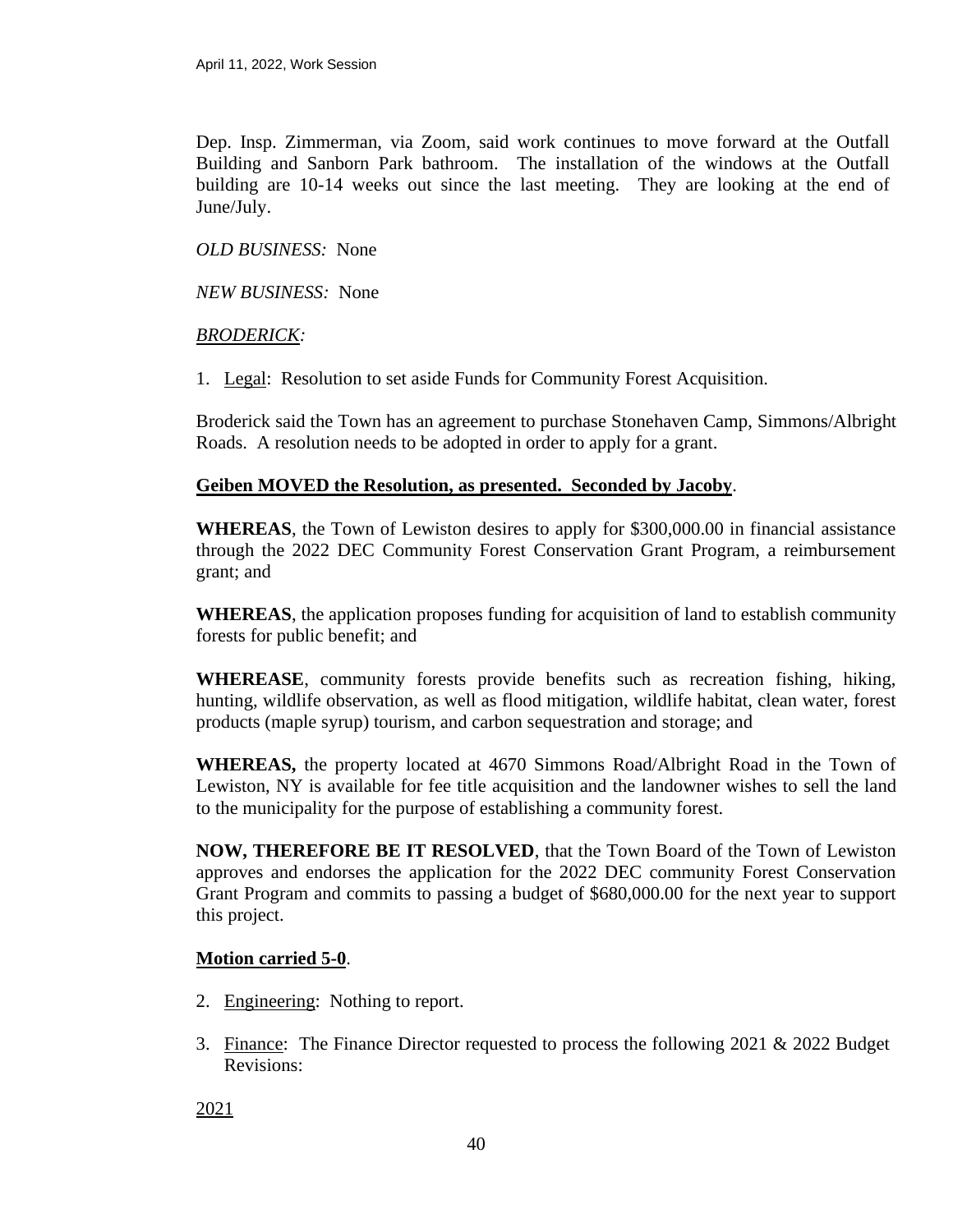- a) A request to move \$20,950.00 to Senior Center Equipment (A00-7630-0200-0000) from Attorney Contractual (A00-1420-0400-0000) to correct software processing of outstanding accounts payable and YE adjusting entry #5 from prior year.
- b) A request to move \$48,400.00 to Parks Equipment (B00-7110-0200-0000) with \$30,000.00 from the Engineering Contractual (B00-1449-0440-0000) and \$18,400.00 from Parks Personnel (B00-7110-0100-0000) to correct software processing of outstanding accounts payable and YE adjusting entry #5 from prior year.

2022

a) A request to move \$3,000.00 to Parks Out of Dept. Ice Rink Personnel (A00-7110-0100- 4403) from Recreation Seasonal Help Personnel (A00-7310-0100-0000) to cover expenses for removal of the Ice Rink.

## **Morreale MOVED the budget revision, as submitted. Seconded by Geiben and carried 5-0**.

Agnello said the New York State AUD was filed on March 31, 2022.

4. Sewer Credit:

## **Geiben MOVED to approve a sewer credit of \$57.26 to Anthony DeMunda, 5413 Elm Dr. Seconded by Morreale and carried 5-0**.

*GEIBEN:*

Seniors:

- a) New Hire**:** At the last meeting, David D'Avolio was hired as Seasonal Laborer. He has declined the position and has taken one elsewhere. **Geiben MOVED to hire William Krell, as Seasonal Laborer for the Senior Center, effective immediately. Seconded by Jacoby and carried 5-0.**
- b) Pool Table Update: Geiben said a bid was awarded for the excess Pool Table. Olick said the buyer has not picked it up in a reasonable time and she has not been successful in contacting him. Geiben said they can reach out to the next bidder. Broderick said there is someone local interested in the pool table. Broderick said he would contact the Town Attorney to look into this.
- c) Recreation:
- a) New Hire: **Geiben MOVED to hire Nicole Short as Recreation Leader at \$14.20/hr., effective April 12, 2022. Seconded by Morreale and carried 5-0**.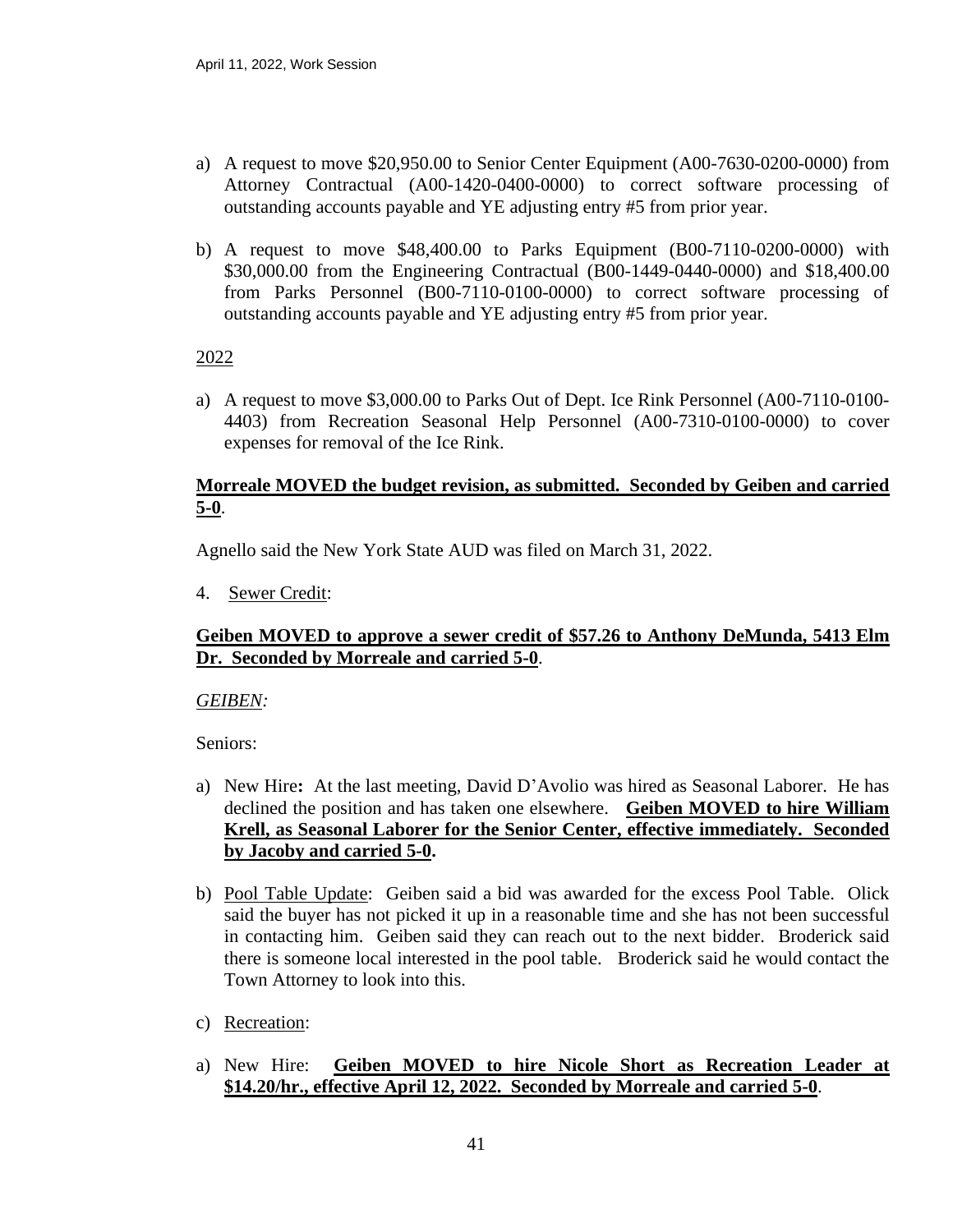The Director said registration for baseball has closed. Over 300 children have signed up. Cvijetinovic is also working on a lot of different programs and is currently working on a new website.

### *JACOBY:*

1) Fire Company Roster: The Upper Mountain Fire Company has submitted the name of Amanda Woelffel, Tremont Street as a new member of the fire company.

## **Jacoby MOVED for approval. Seconded by Geiben and carried 5-0**.

2) Excess Police Equipment Bids: Jacoby said the Police Dept. submitted a list of excess equipment for Auctions International and asked that the bids be awarded.

# HP Laserjet 1320 Printer: **Jacoby MOVED to accept the bid of \$10.00. Seconded by Geiben and carried 5-0**.

Brother Laser Printer HL-5240: **Jacoby MOVED to accept the bid of \$11.00. Seconded by Geiben and carried 5-0**.

EZ-Pro Projector with case: **Jacoby MOVED to accept the bid of \$10.00. Seconded by Morreale and carried 5-0**.

Solid State VHS Camcorder: **Jacoby MOVED to accept the bid of \$10.00. Seconded by Morreale and carried 5-0**.

American Outdoorsman Combination Safe: **Jacoby MOVED to accept the bid of \$230.00. Seconded by Morreale and carried 5-0**.

Sentinel Latch Gun Safe: **Jacoby MOVED to accept the bid of \$105.00. Seconded by Morreale and carried 5-0**.

*MORREALE:* Nothing to report.

*MYERS:* Nothing to report.

*PRIVILED*GE *OF THE FLOOR* –

Kyle & Alisha King, came before the Town to address an issue at their home on Townline Road. They move here in November, 2021. Recently, a letter was delivered to their neighbors and the Town Building Department regarding plans on their property for a Halloween Haunted attraction. For the past 4 years, they have owned and operated a notfor-profit attraction in North Tonawanda, know as Niagara Nightmares. They have donated over \$25,000 to numerous charities operating out of a small residential neighborhood. Recently, a letter was circulated which stated "Say no to 15 acres of terror in our small community", much of which contained misleading information. There are plans set for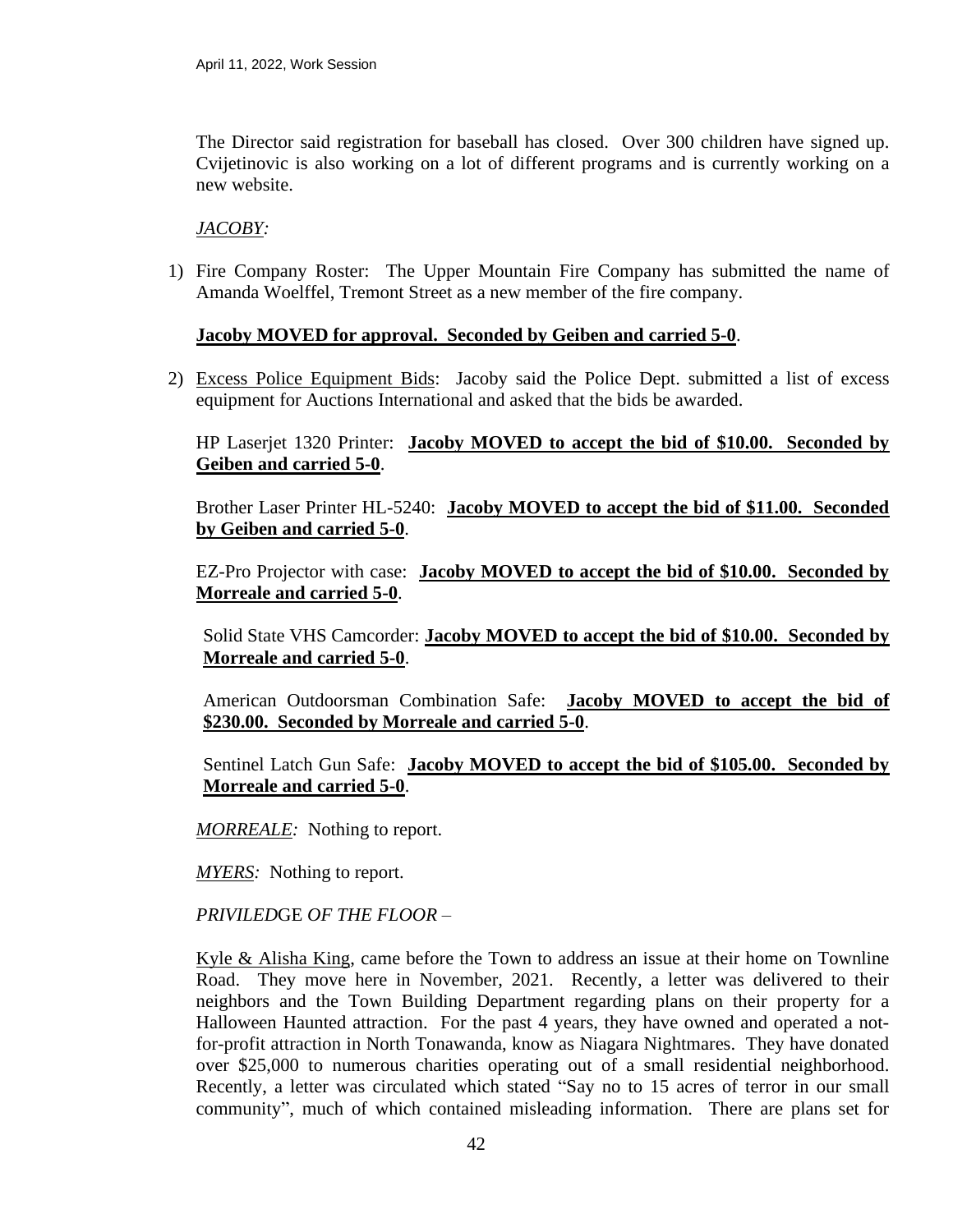parking arrangements so that no neighbors are inconvenienced. Safety is always our number one priority, as well as respecting our neighbors. This is a family tradition for many people around W.N.Y. which we would love to continue.

The problem, Broderick said, is that the area is zoned residential. This is a business. He invited the Kings to come to his office to talk further.

### **Geiben MOVED to exit Executive Session. Seconded by Jacoby and carried 5-0**. Time: 6:30 p.m.

Transcribed and Respectfully submitted by:

Carole N. Schroeder Deputy Town Clerk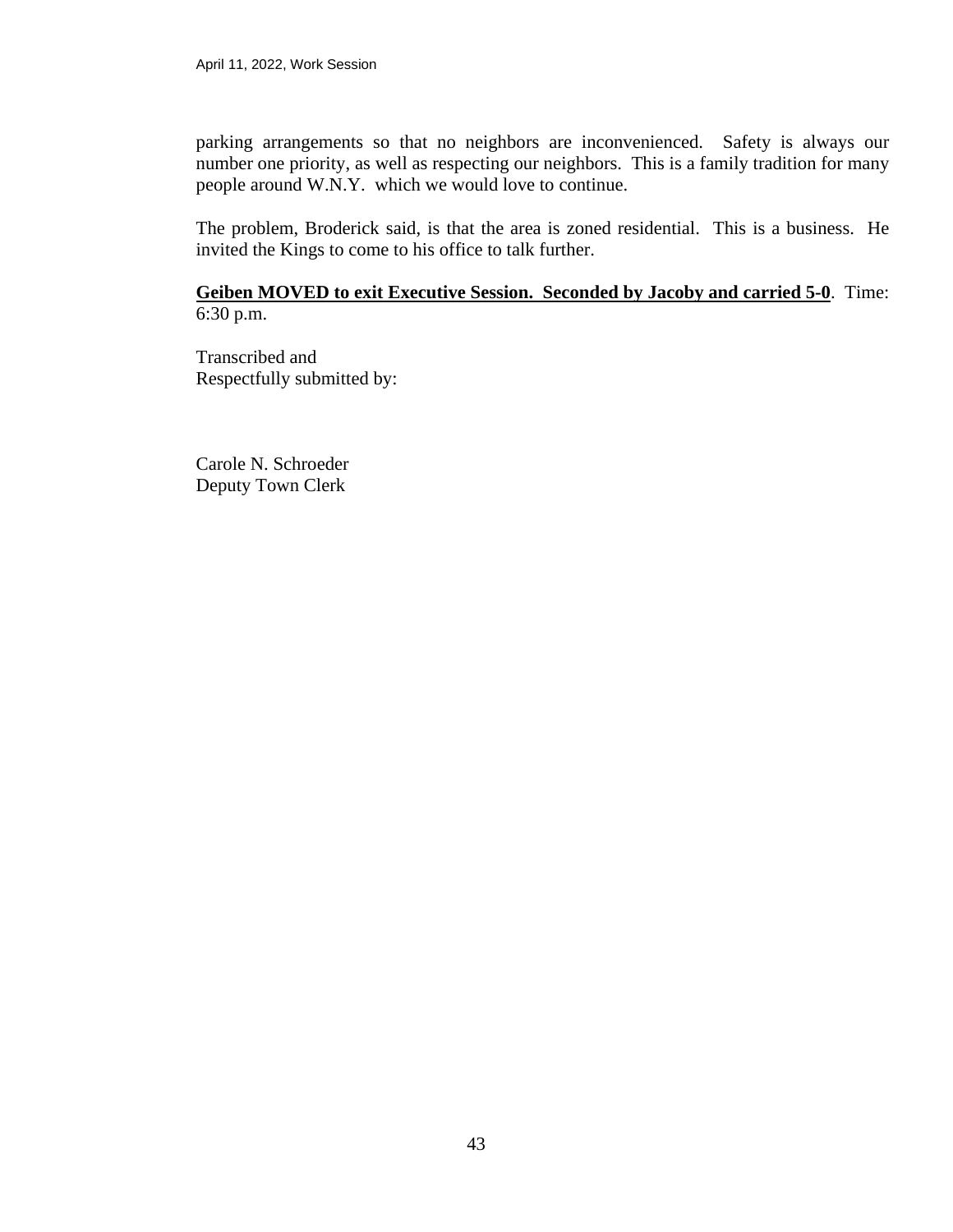April 11, 2022, Work Session

PAGE NOT USED